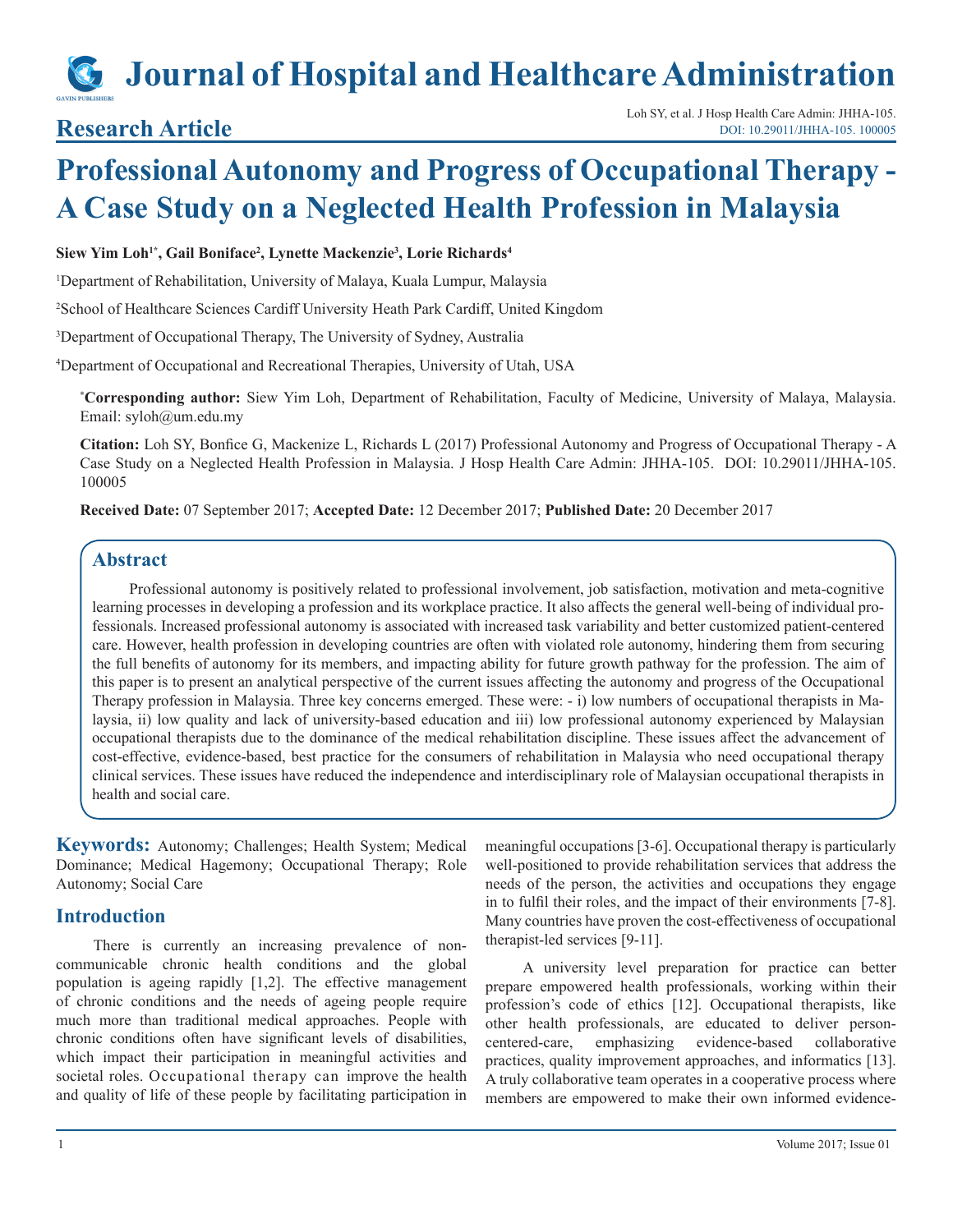based decisions in partnership [14]. In most developed countries, occupational therapists function autonomously in the intervention plan to ameliorate the participation barriers, and to enable occupational performance [3,5]. In these contexts, occupational therapy has a pivotal role in the organization of health care. Empirical studies have shown that professional autonomy is positively related to job involvement, satisfaction, and the motivation of professionals. Professional autonomy also contributes to the general health and well-being of professionals [15], which leads to better continuity of care for patients [16]. Occupational Therapists in developed countries enjoy greater autonomy and recognition as professionals [17], compared to developing countries [18-19]. In Malaysia, there has been a steep decline in the autonomy of occupational therapists over the last decade [20]. This has created a great disparity in the autonomy status between Malaysian occupational therapists and their counterparts practicing in developed countries, and contributing to the occupational stress and demoralization of the health professionals [21-22].

A common feature of less developed countries is the organisation of healthcare within an entrenched autocratic medical model, compared to a more autonomous model modelled by health services in more developed countries. Under such medical governance, occupational therapists often experience a lack of empowerment to implement occupational therapy interventions independently, develop new evidence-based programs or make decisions in collaboration with their patients - an experience which meets the definition of occupational injustice, which is the denial of rights to engage in occupations that meet the individual needs of occupational therapists and their capacity to develop their potential [23-24]. Malaysian occupational therapists also experience occupational-deprivation (being denied opportunities and resources to engage in high quality occupational therapy services), oppression (being marginalised and disempowered by a dominant medical rehabilitation profession), with potential job dissatisfaction and demoralisation in the workplace [22,25]. In the USA, the American Council on Occupational Therapy Education, an autonomous, independent body, sets the standards for what needs to be in Occupational Therapy curricula and what degrees can be accredited. Secondly, there is a national examination for certification following graduation from an accredited program that is required to be passed in order to practice occupational therapy. Thirdly, each state has a licensure system, whereby no occupational therapist can practice in that state without being licensed there and the licensure bill states what the therapist can do in that state. Lastly, a big determinant is what the payers (usually insurers) will pay for key significant services offered by occupational therapists. In brief, the governance of occupational therapy occurs at several levels and is determined by the occupational therapy profession and is supplemented by other stakeholders in healthcare. This has taken years to build up, but it has yet to begin in Malaysia.

Malaysian health care policy and educational policy need to acknowledge and facilitate occupational therapy autonomy and governance to provide the best standard of healthcare in Malaysia. However, in Malaysia, complex socio-cultural and political factors have compounded the lack of development of occupational therapy. This paper aims to present an analytical perspective of the current issues affecting the autonomy of occupational therapy and to highlight the issues hindering the development of occupational therapy in Malaysia.

### **Method**

This discursive case study on the occupational therapy profession in Malaysia was conducted between, September 2015- July 2017. Three occupational therapy leaders who met the following criteria of i) being engaged in their country's professional association, ii) having participated in the World Federation of Occupational Therapists (WFOT), and iii) leading occupational therapy education in their countries were invited by the first author to reflect, review and discuss the potential issues affecting the profession's growth in Malaysia. A human resource survey of occupational therapists in a large medical hospital was also conducted. Using an analytical approach, the issues were discussed with reference to the home countries of the co-authors, and data from the World Federation of Occupational Therapists was used to inform the preliminary insights.

#### **Findings**

Three themes emerged from the discussions of core issues affecting the progress and autonomy of the occupational therapy profession in Malaysia. Electronic discussions were held between the primary author and each of the three co-authors and then a draft of the issues was debated leading to a consensus of three key themes which are further elaborated below.

#### **Theme 1: Low numbers of occupational therapists in Malaysia**

Malaysia only has a total of 1,395 occupational therapists to serve a population of 32 million. This compares with 16,000 occupational therapists in Australia for a population of 25 million, and 33,383 occupational therapists in the United Kingdom for a population of 65 million [26]. This translates to a ratio of only one Malaysian occupational therapist to 17,777 people, compared to 1:656 for Malaysian medical practitioners and 1:305 for Malaysian nurses [27]. Occupational therapists therefore have a tremendous challenge in being able to provide the necessary occupational therapy interventions to improve occupational participation and quality of life for Malaysians. Occupational therapists are underrepresented in key service areas (see Table 1), which will inevitably have a detrimental effect on cost-effective patient outcomes. In addition, in the 2015 fiscal year [28], Malaysia was classified as an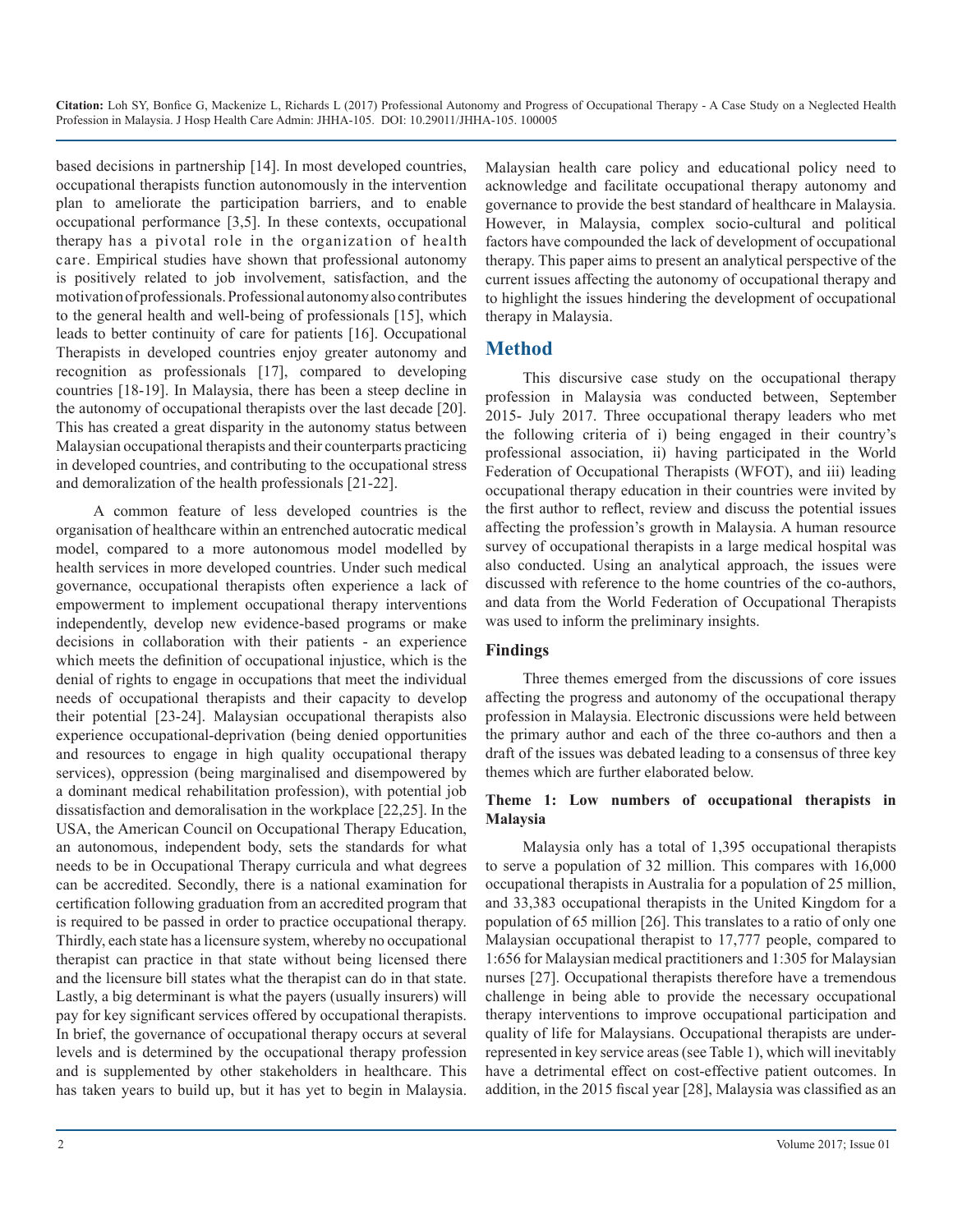upper middle-income economy (GNI between: \$4,126 to \$12,745). Despite this classification, Malaysia does not compare well to other countries in terms of the ratio of occupational therapists in relation to the general population (see Table 2).

| N <sub>0</sub> | <b>AREA</b>          | No of therapists in 2008 | No of therapists in 2014 |
|----------------|----------------------|--------------------------|--------------------------|
|                |                      | (25 million population)  | (30 million population)  |
|                | Public hospitals     | 387 76%                  | 1050 75.2%               |
|                | Educational settings | 80 16%                   | $956.9\%$                |
|                | Private settings     | 40 8%                    | 250 17.9 %               |
|                | TOTAL                | 507 100%                 | 1395 100%                |

| Country        | No of $OT$ (Jan 2015) | Population (Jan 2015) | OT per 100,000 (Jan2015) |
|----------------|-----------------------|-----------------------|--------------------------|
| Malaysia       | 500                   | 30, 187, 896          |                          |
| Sweden         | 9000                  | 9,631,261             | 93                       |
| Canada         | 9827                  | 35, 524, 732          | 27                       |
| United Kingdom | 36, 043               | 63,489,234            | 56                       |
| Japan          | 47.759                | 126, 999, 808         | 37                       |
| USA            | 113.200               | 322, 583,006          | 35                       |

**Table 1:** Occupational therapists per practice setting in Malaysia, 2008 -2014 (MOH, 2016).

**Table 2:** Ratio of occupational therapists to population across sample countries.

#### **Theme 2: Low qualification of occupational therapy graduates**

The first author, based in Malaysia, presented the data on manpower in a large university-based hospital which employs the highest number of occupational therapists in Malaysia. Table 3 outlines the characteristics of this cohort of occupational therapists. The Malaysian occupational therapy profession is largely female dominated, (like many other countries), but most of these therapists were at the lowest, diploma level certification (unlike

many postgraduate-attained levels in the western countries). Table 4 below provides information about selected WFOT approved Occupational Therapy programs from different WFOT member countries, and most have several programs to meet the Occupational Therapy needs for their country. In Japan alone, there are 147 schools offering Occupational Therapy programs. In the USA, occupational therapy is one of the fastest growing professions in the health care sector [29], and since 2007 the minimum entry qualification for new graduates has to be at a Master degree or higher to be registered to work [30-31].

| <b>Characteristic</b>                    | n   | $\frac{0}{0}$   |
|------------------------------------------|-----|-----------------|
| Female                                   | 136 | 77.7            |
| Malay                                    | 158 | 90.3            |
| Work duration at UMMC of 1-3 years       | 99  | 56.6            |
| Highest qualification $=$ Diploma        | 124 | 70.9            |
| Currently pursuing post graduate studies | 34  | 13 <sup>2</sup> |

**Table 3:** The background of therapists in University Malaya Medical Centre (Dec 2016) n=175.

| Country out of   No of OT |          | Level | <b>Total population</b> |
|---------------------------|----------|-------|-------------------------|
| 97 countries              | programs |       | 2017                    |

| Canada                                        | 15             | Masters.<br>PhD              | 36,286,378                      |  |
|-----------------------------------------------|----------------|------------------------------|---------------------------------|--|
| New Zealand                                   | $\overline{2}$ | Bachelors,<br>PhD            | 4,604,871                       |  |
| Sweden                                        | 10             | Bachelors,<br>Master,<br>PhD | 9,920,624                       |  |
| UK                                            | 59             | Bachelors,<br>Master         | 65,336,540                      |  |
| <b>USA</b>                                    | 160            | Master,<br>PhD               | 326,474,013                     |  |
| India                                         | 19             | Bachelors,<br>Master         | 1,349,516,523(1.34)<br>billion) |  |
| Japan                                         | 140            | Bachelors,<br>Master         | 126, 323, 715                   |  |
| Malaysia                                      | 3              | Diploma,<br>Bachelors,       | 31,025,632                      |  |
| Australia                                     | 17             | Bachelors,<br>Master,<br>PhD | 24,641,662                      |  |
| OT= Occupational therapy (Source: WFOT (2017) |                |                              |                                 |  |

**Table 4:** Number of programs in selected WFOT member countries.

#### **Theme 3: Low professional autonomy**

A significant impact on the autonomy of the Malaysian Occupational Therapy profession, was the decision of the health ministry to reorganize and place Occupational Therapists under the governance of the medical rehabilitation physicians [20-22,32]. Since 2012, the autonomous leadership position for occupational therapy under the hospital director was challenged and removed, and placed under the direct governance of rehabilitation physicians,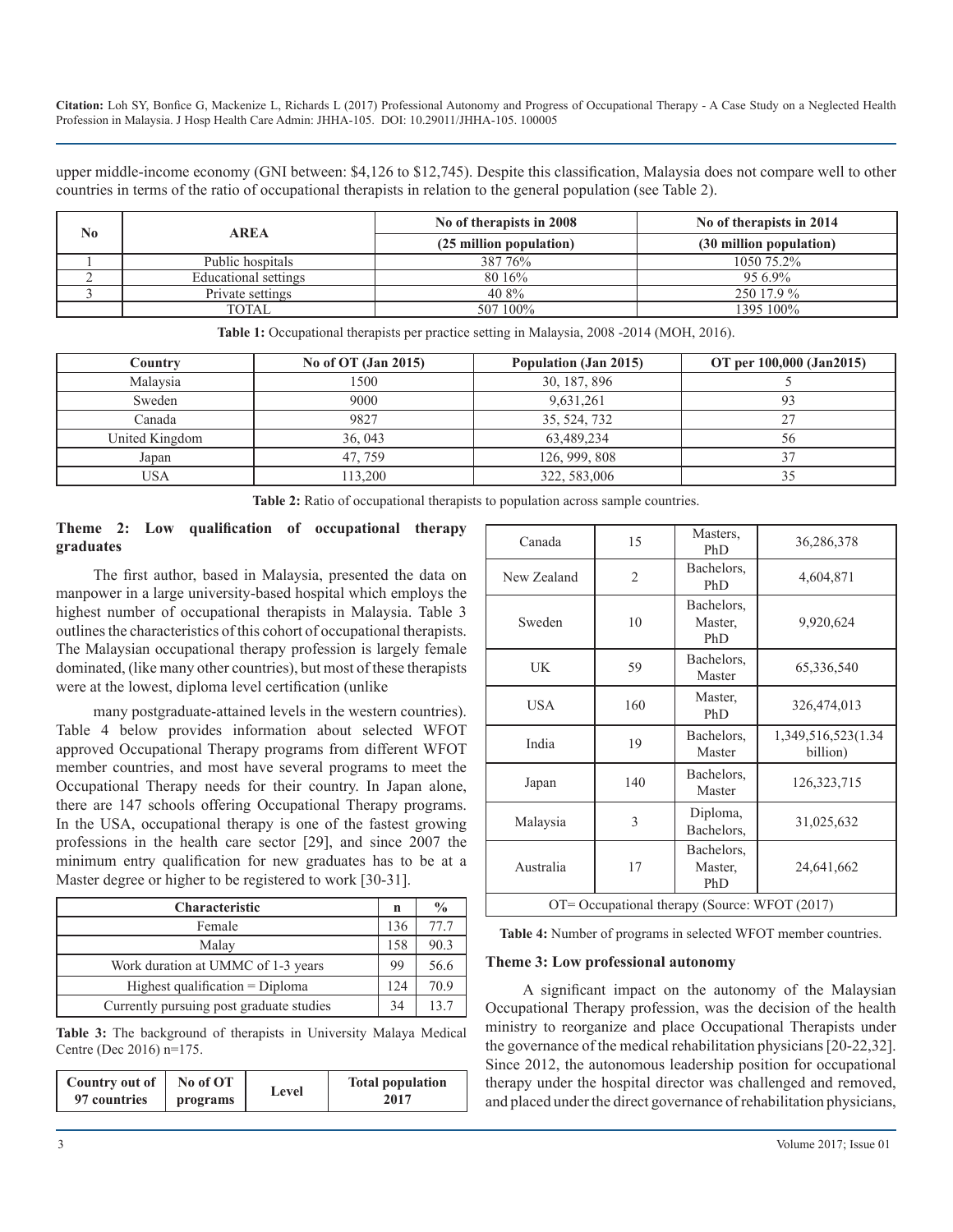which is reflective of historical practices in the USA [33-34]. Such governance makes it harder for occupational therapists to lobby for their increased autonomy as this would introduce a conflict-of-interest for medical rehabilitation physicians to support occupational therapy. Such a lack of autonomy may negatively influence potential Malaysian applicants to undertake occupational therapy education and enter the profession.

### **Discussion**

This case study has identified three key issues that negatively affect the development of occupational therapy in Malaysia. The numbers of occupational therapists in Malaysia are a long way off the ideal ratio of therapists per

person in the Malaysian population. Approaching an ideal ratio will be difficult to achieve in the coming decades because of the lack of university-based undergraduate and postgraduate educational programs for Occupational Therapists in Malaysia. This issue is exacerbated by the decision of the Malaysian Ministry of Health decision to initiate more education programs for Rehabilitation Physicians which makes the difference in professional ratios even greater between occupational therapists and medical practitioners. Consequently, in several hospitals, experienced occupational therapists find themselves being supervised by newly graduated rehabilitation physicians. The low numbers of occupational therapists also mean that consumers do not have access to the specialised domains of occupational therapy expertise such as specific rehabilitation services, preventive health services, and primary care services.

The second theme relates to the lower entry qualification of occupational therapists. There is a great shortage of universitybased educational programs approved by the World Federation of Occupational Therapists to provide evidence based education to prepare occupational therapists to be the leaders in their field. The approval and management of educational programs for Occupational Therapy in Malaysia is still under the governance of the Ministry of Health, which, by merit, can only offer diplomastatus programs [20] or the equivalent to certificate level in the USA. In addition, most overseas-trained occupational therapists with a Master's Entry qualification are not recognized by the Ministry of Health, which makes it difficult for them to secure a post. This means that supplementing the occupational therapy workforce with overseas trained occupational therapists will not be an effective way forward. The University of Malaya, a premier university in Malaysia, offers no undergraduate bachelor program nor any postgraduate degree in occupational therapy, despite university education being recognized as essential to the professional education of occupational therapists [35].

The third theme relates to professional autonomy which refers to the right to use discretion and judgment within the scope of practice of a profession, or an individual's freedom to exercise professional judgment in practice activities -an important part of professional philosophy and theory [36]. There is evidence that in countries where Occupational Therapy is recognized as an autonomous profession, there are positive outcomes for people receiving occupational therapy [31]. The World Federation of Occupational Therapy's position statement clearly states the importance of the professional autonomy of Occupational Therapy [32] and the medical physician profession also claims professional autonomy is fundamental to high quality patient care [33]. However, the occupational therapy profession in Malaysia is clearly losing its professional autonomy status [34] and contributing to occupational pressure at work [12,35].

The themes identified in this case study are interrelated. For example, low numbers of occupational therapists will make it very difficult for the profession to assert its autonomy. This is related to the rehabilitation medicine profession having occupational therapy placed under their jurisdiction within the health care system - continuing the struggle for autonomy [34]. Evidence shows that health professions have been restricted in their practice by medical dominance [33,35-37]. A lack of understanding of the roles of different health professionals, a lack of health policies to advance the field, and a restricted medical interpretation of the term 'rehabilitation' is currently working against true inter-disciplinary collaboration, which is viewed internationally as desirable for the best patient outcomes [38].

#### **Future Direction –Occupational Therapy Practice, Education and Research**

This analytical review of the occupational therapy discipline in Malaysia calls for more awareness of the professional roles, and direct representation at the policy making level. Occupational Therapy education at university-based setting should be recommended to replace the diploma level programs (vocational education) since education is fundamental to enable occupational therapists to function at a more autonomous and proactive level [39,40]. Klaiman [41] suggested that the autonomous role of occupational therapists is important as the profession continues to refine its body of practice and knowledge, with exciting opportunities in the future for advanced clinical and academic practice. As a global profession with more than 420,000 occupational therapists worldwide [42], future career prospects look very bright for Occupational Therapists in countries like Canada, USA and Australia. Significant contributions are being made by occupational therapists to public health, health promotion, curative and rehabilitation services, and community based services, locally and internationally. The medical physicians assert autonomy is important to patient care [43-44], but the irony is these physicians erodes the autonomy of health professionals and dominates other disciplines. There is an urgent need for Malaysian health care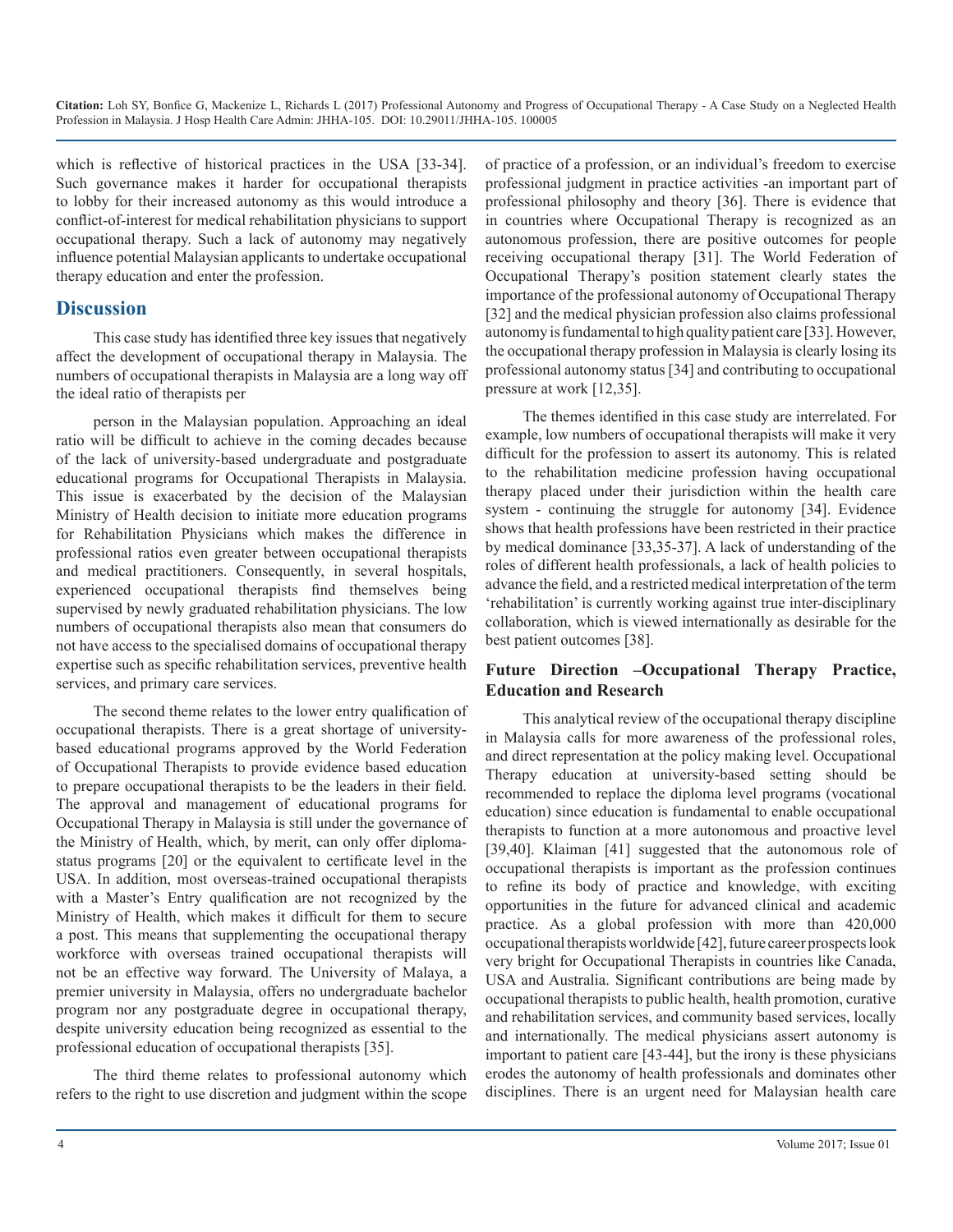policy makers to become aware of and recognize the independent [and unique contribution of the Occupational Therapy discipline,](https://indiana.pure.elsevier.com/en/publications/preparing-for-an-aging-population-and-improving-chronic-disease-m)  with clear evidence of health improvement outcomes [45]. Indeed, opportunities exist for Occupational Therapists to promote their roles and the services that can be provided that extend beyond traditional rehabilitation to encompass curative, preventive and community-based services. Therefore, the empowerment of Occupational Therapists in Malaysia consistent with the WFOT position statement on the autonomy of Occupational Therapy should be honoured by Malaysian governing bodies, so that the profession can be supported to advance occupational therapy practices, and Malaysians can benefit from the cost-effective services that Occupational Therapists can offer.

#### **Conclusion**

[The analytical discussion of key professional issues for](http://www.qicreative.com/wp-content/uploads/PEO.pdf)  occupational therapy in Malaysia uncovered three themes (low [numbers, low quality-education and low autonomy\) which created](https://s3.amazonaws.com/academia.edu.documents/36405143/Mary_Law_PEO_model.pdf?AWSAccessKeyId=AKIAIWOWYYGZ2Y53UL3A&Expires=1513257862&Signature=iWsJMTcPK4Zg8tBs9dEaN5nxOBI%3D&response-content-disposition=inline%3B filename%3DMary_Law_PEO_model.pdf)  many disadvantages for occupational therapy development in Malaysia compared to other WFOT member countries. The lack [of awareness of Occupational Therapy as a profession and its](https://www.ncbi.nlm.nih.gov/pubmed/24863311)  roles in the field of health-care in Malaysia will continues to be prolonged due to a serious lack of numbers, a debilitating lack of [quality education preparation, and most importantly, an erosion of](https://www.theguardian.com/social-care-network/2015/jan/27/impact-of-occupational-therapists)  professional autonomy of occupational therapy –coupled with, a [lack of recognition of the role of occupational therapy particularly](http://journals.plos.org/plosone/article?id=10.1371/journal.pone.0150374)  in rehabilitation settings, and a lack of WFOT-approved programs. All these factors will stagnate the progress of the profession. This calls for concerted efforts by the profession, the Ministry of Health and healthcare administrators to seriously address the i) lack of recognition of Occupational Therapy as a profession, ii) the lack of university-based, WFOT approved training programs, which have hindered the full development of occupational therapy and the iii) loss of professional autonomy which silenced its contribution to health and social care in Malaysia. Every profession should ensure their role autonomy is protected, in order to reap the full benefits of autonomy for its members, to enhance a future vision and pathway for the profession, and to ensure the ongoing development of the profession. Strategies to address the disempowerment of occupational therapy need to be developed and addressed locally, and internationally.

#### **Acknowledgement**

Ritchard Ledgerd MSc. WFOT Human Resources Project. World Federation of Occupational therapy.

#### **References**

1. [Jemal A, Murray T, Ward E, Samuels A, Tiwari RC, et al. \(2005\) Can](https://www.ncbi.nlm.nih.gov/pubmed/15661684)[cer statistics, 2005. CA Cancer Clin 55: 10-30.](https://www.ncbi.nlm.nih.gov/pubmed/15661684)

- 2. [Dexter PR, Miller DK, Clark DO, Weiner M, Harris LE, et al. \(2010\)](https://indiana.pure.elsevier.com/en/publications/preparing-for-an-aging-population-and-improving-chronic-disease-m)  Preparing for an Aging Population and Improving Chronic Disease [Management. AMIA Annual: 162-166](https://indiana.pure.elsevier.com/en/publications/preparing-for-an-aging-population-and-improving-chronic-disease-m).
- 3. [Pizzi MA, Richards LG \(2017\) Promoting Health, Well-Being, and](https://www.ncbi.nlm.nih.gov/pubmed/28661379)  [Quality of Life in Occupational Therapy: A Commitment to a Paradigm](https://www.ncbi.nlm.nih.gov/pubmed/28661379)  [Shift for the Next 100 Years Am J Occup Ther.](https://www.ncbi.nlm.nih.gov/pubmed/28661379)
- 4. [Loh SY, Jonsson H \(2016\) Cancer Survivorship Care: A perspective](https://www.omicsonline.org/open-access/cancer-survivorship-care-a-perspective-from-an-occupationalparticipation-approach-1948-5956-1000411.php?aid=77458)  [from an Occupational-Participation Approach. J Cancer Sci Ther 8.](https://www.omicsonline.org/open-access/cancer-survivorship-care-a-perspective-from-an-occupationalparticipation-approach-1948-5956-1000411.php?aid=77458)
- 5. [Hildenbrand WC, Lamb AJ \(2013\) Occupational therapy in prevention](https://www.ncbi.nlm.nih.gov/pubmed/23597683)  [and wellness: retaining relevance in a new health care world. Am J](https://www.ncbi.nlm.nih.gov/pubmed/23597683)  [Occup Ther 67: 266-71.](https://www.ncbi.nlm.nih.gov/pubmed/23597683)
- 6. [Foste, ER., Bedekar M, Tickle-Degnen, L. \(2014\) Systematic Review](https://www.ncbi.nlm.nih.gov/pubmed/24367954)  [of the Effectiveness of Occupational Therapy–Related Interventions](https://www.ncbi.nlm.nih.gov/pubmed/24367954)  [for People with Parkinson's Disease. The American Journal of Occu](https://www.ncbi.nlm.nih.gov/pubmed/24367954)[pational Therapy 68: 39-49.](https://www.ncbi.nlm.nih.gov/pubmed/24367954)
- 7. [Cramm H \(2009\) The person environment occupation circle tool: A](http://www.qicreative.com/wp-content/uploads/PEO.pdf)  simple way to bridge theory into practice. OT Now.
- 8. [Law M, Cooper B, Susan S, Steward D, Rigby, et al. \(1996\) The per](https://s3.amazonaws.com/academia.edu.documents/36405143/Mary_Law_PEO_model.pdf?AWSAccessKeyId=AKIAIWOWYYGZ2Y53UL3A&Expires=1513257862&Signature=iWsJMTcPK4Zg8tBs9dEaN5nxOBI%3D&response-content-disposition=inline%3B filename%3DMary_Law_PEO_model.pdf)son-environment Occupational Model: A transactive approach to occu[pational performance. Canadian Journal of Occupational therapy 63.](https://s3.amazonaws.com/academia.edu.documents/36405143/Mary_Law_PEO_model.pdf?AWSAccessKeyId=AKIAIWOWYYGZ2Y53UL3A&Expires=1513257862&Signature=iWsJMTcPK4Zg8tBs9dEaN5nxOBI%3D&response-content-disposition=inline%3B filename%3DMary_Law_PEO_model.pdf)
- 9. [Rexe K, Lammi MB, von Zweck C \(2013\) Occupational therapy: Cost](https://www.ncbi.nlm.nih.gov/pubmed/24863311)effective solutions for changing health system needs. Healthcare [Quarterly.](https://www.ncbi.nlm.nih.gov/pubmed/24863311)
- 10. [Brindle D \(2015\) 'Punching above their weight': the impact of occupa](https://www.theguardian.com/social-care-network/2015/jan/27/impact-of-occupational-therapists)tional therapists. Guardian.
- 11. [Nagayama H, Tomori K, Ohno K, Takahashi K, Ogahara K, et al.](http://journals.plos.org/plosone/article?id=10.1371/journal.pone.0150374)  (2016) Effectiveness and Cost-Effectiveness of Occupation-Based [Occupational Therapy Using the Aid for Decision Making in Occupa](http://journals.plos.org/plosone/article?id=10.1371/journal.pone.0150374)[tion Choice \(ADOC\) for Older Residents: Pilot Cluster Randomized](http://journals.plos.org/plosone/article?id=10.1371/journal.pone.0150374)  [Controlled Trial.](http://journals.plos.org/plosone/article?id=10.1371/journal.pone.0150374)
- 12. [Kasher, A. \(2005\) Professional ethics and collective professional au](https://www.ncbi.nlm.nih.gov/pubmed/16619429)[tonomy: A conceptual analysis. Ethical perspectives: Journal of the](https://www.ncbi.nlm.nih.gov/pubmed/16619429) [European Ethics Network 11: 67-98.](https://www.ncbi.nlm.nih.gov/pubmed/16619429)
- 13. [Greiner AC, Knebel E \(2003\) Health Professions Education: A Bridge](https://www.ncbi.nlm.nih.gov/books/NBK221528/)  [to Quality. Institute of Medicine \(US\) Committee on the Health Pro](https://www.ncbi.nlm.nih.gov/books/NBK221528/)[fessions Education Summit. Washington \(DC\): National Academies](https://www.ncbi.nlm.nih.gov/books/NBK221528/)  [Press \(US\).](https://www.ncbi.nlm.nih.gov/books/NBK221528/)
- 14. [Lavis J, Davies H, Oxman A, Denis JL, Golden-Biddle K, et al. \(2005\)](https://scholar.google.co.in/scholar?q=systematic+reviews+that+inform+health+care+management+and+policy-making&hl=en&as_sdt=0&as_vis=1&oi=scholart&sa=X&ved=0ahUKEwjclbetwYnYAhUGRo8KHdwWCWUQgQMINjAA)  [systematic reviews that inform health care management and policy](https://scholar.google.co.in/scholar?q=systematic+reviews+that+inform+health+care+management+and+policy-making&hl=en&as_sdt=0&as_vis=1&oi=scholart&sa=X&ved=0ahUKEwjclbetwYnYAhUGRo8KHdwWCWUQgQMINjAA)[making J Health Serv Res Policy: 35-48.](https://scholar.google.co.in/scholar?q=systematic+reviews+that+inform+health+care+management+and+policy-making&hl=en&as_sdt=0&as_vis=1&oi=scholart&sa=X&ved=0ahUKEwjclbetwYnYAhUGRo8KHdwWCWUQgQMINjAA)
- 15. [Lin BYJ, Lin YK, CC Lin, TT Lin \(2013\) Job autonomy, its predisposi](https://www.ncbi.nlm.nih.gov/pubmed/22200896)[tions and its relation to work outcomes in community health centers in](https://www.ncbi.nlm.nih.gov/pubmed/22200896)  [Taiwan. Health Promot Int 28: 166-177.](https://www.ncbi.nlm.nih.gov/pubmed/22200896)
- 16. [Anand G, Chhajed D, Delfin L \(2012\) Job autonomy, trust in leader](https://link.springer.com/article/10.1007/s12063-012-0068-8)[ship, and continuous improvement: An empirical study in health care.](https://link.springer.com/article/10.1007/s12063-012-0068-8)  [Operations Management Research 5: 70-80](https://link.springer.com/article/10.1007/s12063-012-0068-8).
- 17. [Davis GL, Bordieri JE \(1988\) Perceived autonomy and job satisfaction](https://www.ncbi.nlm.nih.gov/pubmed/3189490)  [in occupational therapists. American Journal of Occupational Therapy](https://www.ncbi.nlm.nih.gov/pubmed/3189490)  [42: 591-595.](https://www.ncbi.nlm.nih.gov/pubmed/3189490)
- 18. [Shi, Y., Howe, T. H. \(2016\) A Survey of Occupational Therapy Practice](https://www.ncbi.nlm.nih.gov/pubmed/26765795)  [in Beijing, China. Occupational Therapy International 23: 186-195.](https://www.ncbi.nlm.nih.gov/pubmed/26765795)